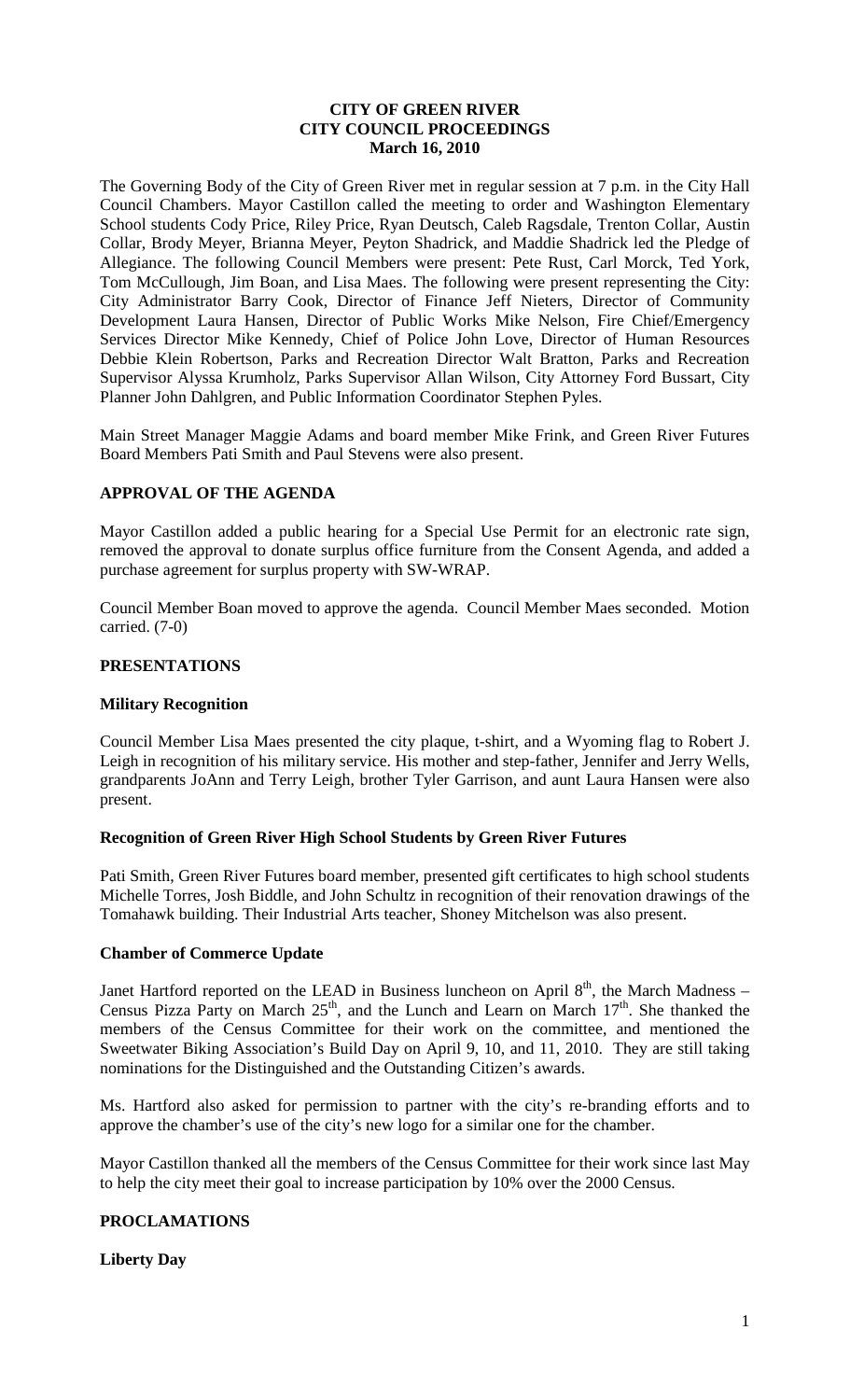Mike Frink read the proclamation, and Mayor Castillon proclaimed March 16<sup>th</sup> as Liberty Day, and the month of March as Liberty month, in Green River, in recognition of the anniversary of the birth of James Madison.

Ken Franck encouraged participation in the Liberty Day events on March  $27<sup>th</sup>$ .

## **CITIZEN REQUESTS AND OTHER COMMUNICATIONS**

Members from the Green River Cheerleaders State Champions Squad, Kylee Lewis and Burgandy or Jade Schmitt presented a plaque to Mayor Castillon for the city's support and the use of the Pavilion this year.

Local Realty Broker/Owner and Green River Futures Board Member Jeannie Earhart asked the governing body and the community to work together and take advantage of the opportunity to work with Futures to allow us to grow and eliminate some of the downtown blight by supporting the Tomahawk project. She reminded the governing body part of their vision for Green River is an "attractive, well planned city with an active downtown." The Tomahawk isn't going to go away. It takes all of us to jump in and work together. She reminded the governing body the grant funding is federal money that is available for projects such as the Tomahawk, if Green River doesn't use it another city will. It's an opportunity to create a legacy and something great for Green River. We need more pride in Green River.

Ken Franck suggested the city consider the placement of better signage for the new Animal Control Center so people can find it.

Futures Board President Brad Sutherland stated he wanted to set the record straight. He doesn't receive a \$160,000 a year salary, his actual salary is half of that. Regarding his being a highly paid construction worker, he puts in approximately 45 hours a week doing the work of Futures, and volunteers an additional 15 hours a week on weekends, and evenings working on the Tomahawk building. He believes his volunteering is a valuable community service.

#### **PUBLIC HEARINGS**

#### **Sweetwater Television Franchise Agreement Renewal**

*The extension of the twenty-year franchise which expires on May 1, 2010, with an increase in indemnification requirements and other minor corrections.*

Mayor Castillon opened the hearing at 7:35 p.m. There were no comments or concerns presented.

Mayor Castillon closed the hearing at 7:35 p.m.

## **Special Use Permit for Oak Tree Inn Electric Sign**

*Oak Tree Inn wishes to add an electronic rate sign to their sign pole to display room rates.* 

Mayor Castillon opened the hearing at 7:35 p.m.

John Dahlgren noted electronic signs require a Special Use Permit. Planning and Zoning has approved the request and recommends the approval of the permit.

There were no other comments or concerns presented.

Mayor Castillon closed the hearing at 7:36 p.m.

# **ORDINANCES**

#### **Sweetwater Television Franchise Agreement**

**First Reading:** An ordinance amending Subsections Sections A, B, E, F, I, and R of Section 1 of Green River Ordinance No. 90-9, and Sections A, B, E, F, I, and R of Article I, Appendix D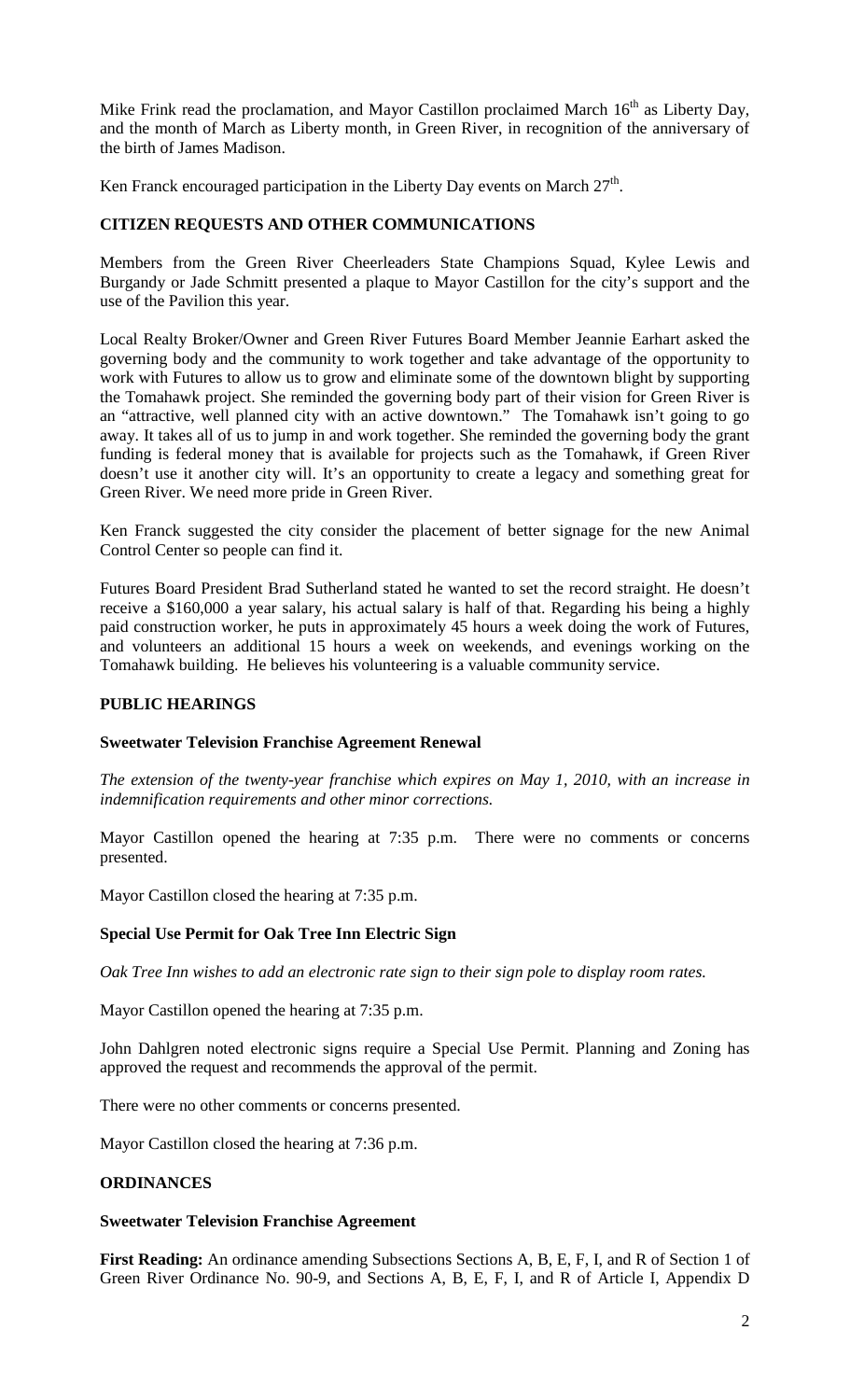'Franchise" of the Green River Code of Ordinances, City of Green River, State of Wyoming, to increase the indemnification requirements, to extend the term of said ordinance, which granted to Sweetwater Television Company, its successor and assigns, a non-exclusive right and franchise to install, maintain, and operate in, over, under and upon the present and future streets, alleys, public grounds and ways of the City of Green River, Sweetwater County, Wyoming lines and equipment necessary to provide cable television signals, for the purpose of providing cable television, internet, telephone, and other related services to the City of Green River, the inhabitants thereof, and others, and to provide for an effective date.

Council Member McCullough moved to approve the ordinance on first reading. Council Member Boan seconded. Motion carried. (7-0)

# **RESOLUTIONS**

#### **Continuation of the Sixth Penny Bond Lease**

**R10-29:** A resolution authorizing renewal of that certain lease and agreement, dated as of August 8, 2006, among the incorporated municipalities within Sweetwater County, Wyoming, and the Sweetwater County Improvement Projects Joint Powers Board through the budget and appropriation of funds for the payment of rental payments and additional rentals thereunder for fiscal year 2010-2011.

Mr. Cook stated the three remaining projects for Green River would be completed this summer. This resolution is the continuation of the bonding requirements to fund those projects.

Council Member Maes moved to approve the resolution. Council Member Morck seconded. Motion carried. (7-0)

# **Budget Increase for Horse Corral Improvement Project**

**R10-30:** A resolution for the governing body of the City of Green River, Wyoming, to approve an increase in revenue and expenditure authority and to accept donations into the General Fund for the Beautification of the Municipal Horse Corral Improvement Project in the amount of \$3,000.

Mr. Wilson explained the city had received a \$2,000 grant from the State Forestry Division and the Horse Corral Committee had donated \$1,000 towards the placement of twenty-five trees around the horse corrals along the greenbelt. Members of the Tree Advisory Committee, the Horse Corral Committee, and city staff will be planting the trees, and submitting reports to the State Forestry Division over the next three years on the project.

Council Member Morck moved to approve the resolution. Council Member Boan seconded. Motion carried. (7-0)

#### **Allocation of Donations to 2010 Crystal Classic**

**R10-31:** A resolution for the governing body of the City of Green River, Wyoming to approve an increase in expenditure and revenue authority and to accept the donations into the General Fund in the Leisure Program Division to be used for the Ice Crystal Classic Program in the amount of \$2,150.

Ms. Krumholz acknowledged the following cash donations to assist with the 2010 Crystal Classic event:

| Yates Petroleum Corp.         | \$500 | Smith's Food & Drug Store     | \$50  |
|-------------------------------|-------|-------------------------------|-------|
| Don Pedro's Family Restaurant | \$50  | Sweetwater Trophies and Gifts | \$100 |
| Pioneer Title                 | \$50  | Trona Valley Community FCU    | \$100 |
| FMC Corporation               | \$250 | Book & Bean                   | \$50  |
| WyoChem Federal Credit Union  | \$50  | <b>Castle Rock Realty</b>     | \$100 |
| <b>Rocky Mountain Power</b>   | \$500 | Halliburton                   | \$100 |
| <b>John Bunning Transfer</b>  | \$250 |                               |       |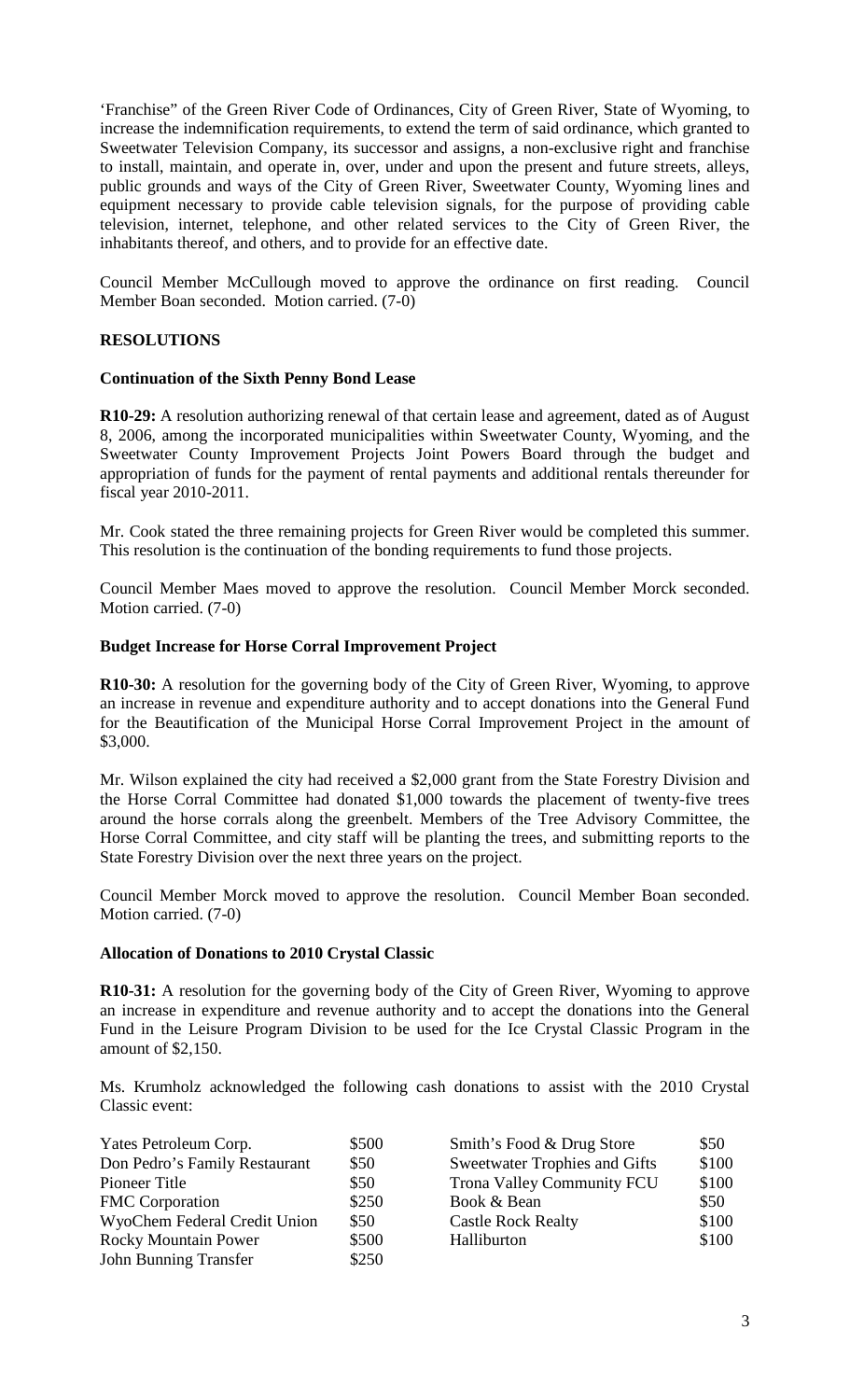Council Member Morck moved to approve the resolution. Council Member McCullough seconded. Motion carried. (7-0)

## **Budget Modification for Jailing Inmates**

**R10-32:** A resolution for the governing body of the City of Green River, Wyoming, to approve a modification in expenditure authority in the General and Capital Projects Funds for the Patrol and Traffic Division for jailing inmates at the county facility in the amount of \$15,075.

Mr. Cook stated the city has a contract with the county for inmates. The rates for that service have increased and the line item account is in the red. Staff hopes the transfer of funds from a completed capital project line item will carry them to the end of the 2010 budget year.

Council Member York moved to approve the resolution. Council Member McCullough seconded. Motion carried. (7-0)

## **Grant of Easement to Questar for Pipeline**

**R10-33:** A resolution authorizing the City of Green River, Wyoming, to enter into a gas pipeline easement with Questar Gas Company, a Utah Corporation.

Council Member Morck moved to approve the resolution. Council Member McCullough seconded. Motion carried. (7-0)

# **Mineral Royalty Grant Application**

**R10-34:** A resolution authorizing submission of a Federal Mineral Royalty Capital Construction Account Grant application to the State Loan and Investment Board on behalf of the governing body for the City of Green River for the purpose of funding the 16" Waterline Across the Green River Replacement Project.

Responding to a question from Council Member McCullough, Mr. Cook stated the estimated cost of the project to replace the water line that was washed out last summer is \$945,000. If the city receives the grant, 50% of the money will come from the grant, and the remaining 50% will come out of the Water Fund. If the city doesn't receive the grant, the full amount will come out of the Water Fund, reducing the balance considerably, and they will have to take a close look at the fund and see where they are at next year.

Council Member Maes moved to approve the resolution authorizing the submittal of a MRG Emergency application in the amount of \$472,500. Council Member Boan seconded. Motion carried. (7-0)

## **COUNCIL ACTION ITEMS**

## **Gudinos, Inc. Restaurant Liquor License**

Responding to questions from Council Member McCullough, Mr. Cook stated Gudinos is applying for a restaurant license that only allows them to serve alcohol within the establishment. Alcohol cannot be taken outside of the premise. There is not a limit on the number of restaurant licenses that can be issued.

Responding to a question from the Mayor regarding the restaurants location to Monroe School, Mr. Cook stated there is nothing in the Green River Code of Ordinances, the state statutes, or the zoning code that restricts the sale of alcohol within a specified distance from a school. State statute requires the governing body to consider the following when issuing liquor licenses:

*A license or permit shall not be issued, renewed or transferred if the licensing authority finds from evidence present at the hearing:* 

- *1. The welfare of the people residing in the vicinity of the proposed license or permit premises shall be adversely and seriously affected;*
- *2. The purpose of the title shall not be carried out by the issuance, renewal or transfer of the license or permit;*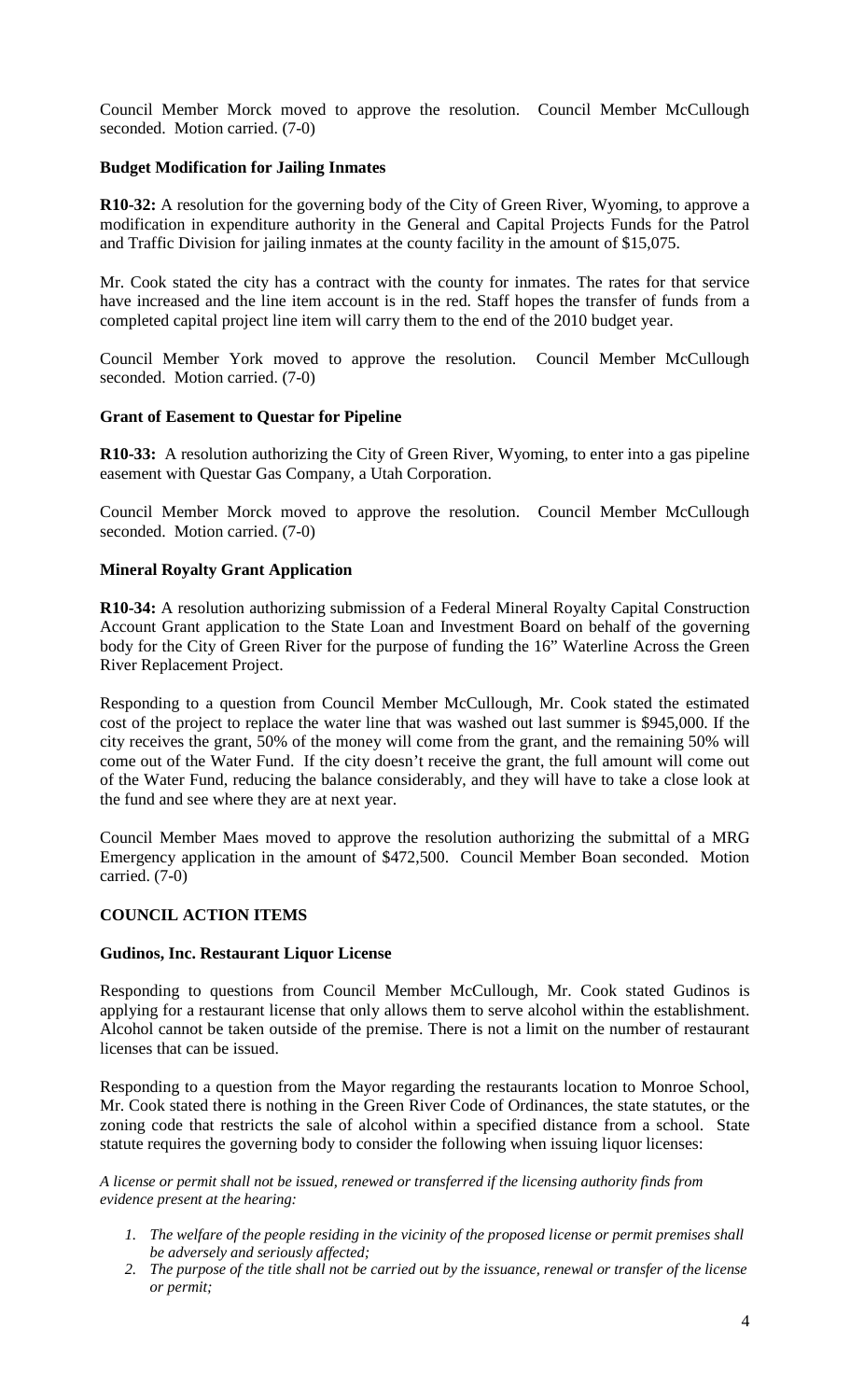- *3. The number, type and location of existing licenses or permits meets the needs of the vicinity under consideration;*
- *4. The desires of the residents of the County, City or Town will not be met or satisfied by the issuance, renewal or transfer of the license or permit; or*
- *5. Any other reasonable restrictions or standards which may be imposed by the licensing authority shall not be carried out by the issuance, renewal or transfer of the license or permit.*

Council Member Boan moved to approve the issuance of a Restaurant Liquor License to Gudinos, Inc. doing business as Wrangler Cafe for the term of March 17, 2010 through March 31, 2010. Council Member McCullough seconded. Motion carried (6-1) with Council Member York voting no.

## **Renewal of Gudinos, Inc. Restaurant Liquor License**

Council Member Boan moved to approve the renewal of the Restaurant Liquor License to Gudinos, Inc. doing business as Wrangler Cafe for the term of April 1, 2010 through March 31, 2011. Council Member McCullough seconded. Motion carried (6-1) with Council Member York voting no.

# **Golden Generation Advisory Board Appointment**

Council Member Rust moved to confirm the Mayor's appointment of Ginny Edwards to a threeyear term on the Golden Generation Advisory Board. Council Member McCullough seconded. Motion carried. (7-0)

# **Parks and Recreation Advisory Board Appointment**

Council Member McCullough moved to appoint Nancy Eklund to the Parks and Recreation Advisory Board for a three-year term. Council Member Boan seconded. Motion carried. (7-0)

## **Board of Adjustment Appointments**

Council Member York moved to re-appoint Pete Gailey and to appoint Gene Smith to the Board of Adjustment for three-year terms. Council Member McCullough seconded. Motion carried. (7- 0)

## **Planning and Zoning Commission Appointment**

Council Member Boan moved to confirm the Mayor's appointment of Tim Montgomery to the Planning and Zoning Commission for a three-year term. Council Member Maes seconded. Motion carried. (7-0)

## **Special Use Permit for Oak Tree Inn Sign**

Council Member Rust moved to approve the Special Use Permit for an electronic rate sign with the stipulation that it be used only to advertise room rates as recommended by the Planning and Zoning Commission. Council Member McCullough seconded. Motion carried. (7-0)

## **City Wireless Project Contract**

Council Member York moved to approve the *restructured* contract with Avrio Group and authorized Avrio Group to proceed (pending all appropriate documents submitted to the City) on the Wireless Project for a total project cost of \$582,550. Council Member McCullough seconded. Motion carried. (7-0)

# **CONSENT AGENDA**

Council Member Maes moved to approve the following consent agenda items. Council Member Boan seconded. Motion carried. (7-0)

 An agreement with Experience Pros for the keynote speaker for two 2010 D.A.R.E Culminations at Monroe Intermediate School on May  $25<sup>th</sup>$  and  $26<sup>th</sup>$ , 2010 in the amount of \$1,848.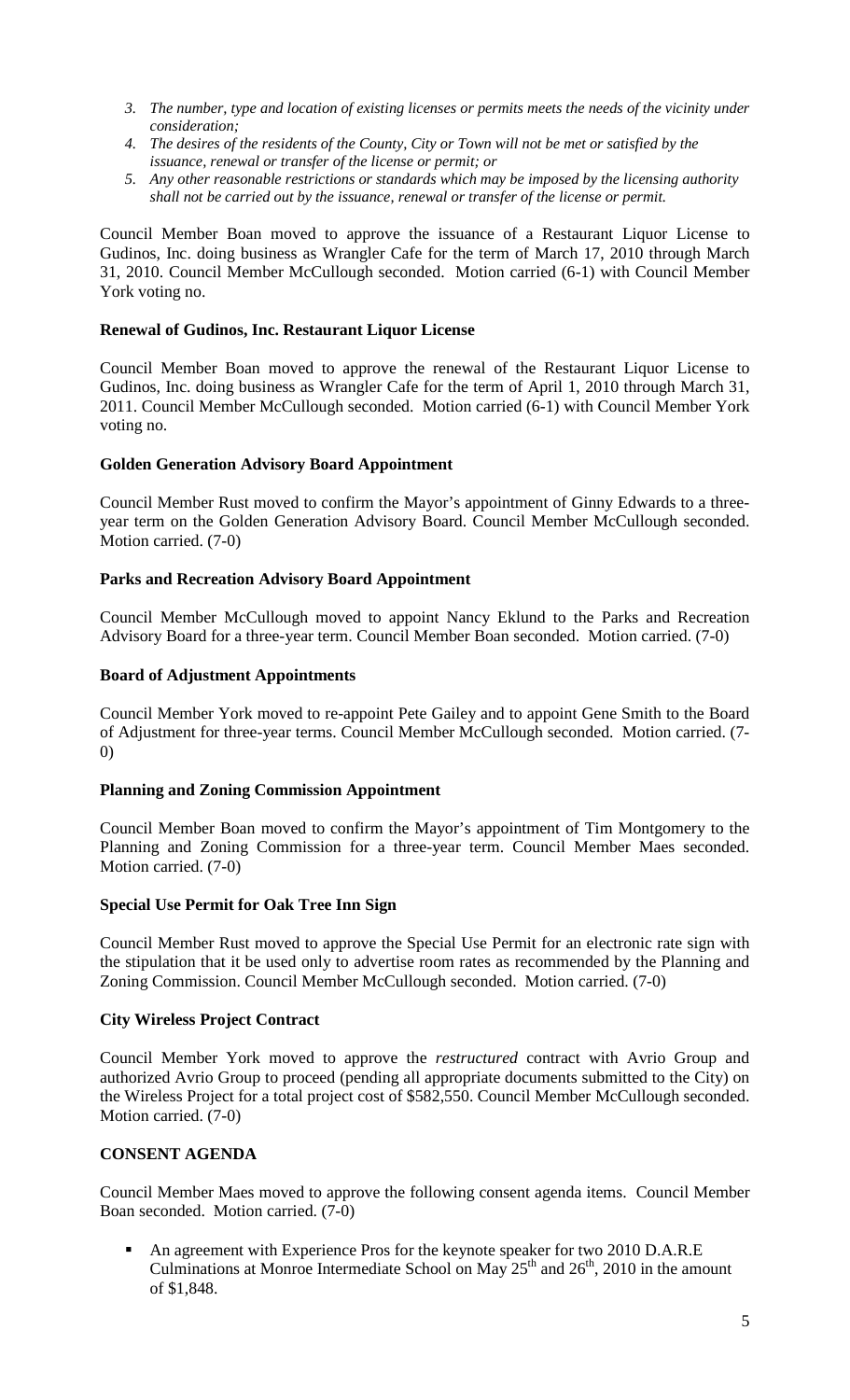- The ratification of a professional services agreement with Ohlson Lavoie Collaborative for the Pool Condensation Project in the amount of \$20,080.
- The Learning Partnership Memorandum of Understanding with Columbia Southern University at no cost to the City of Green River Fire Department.
- The revisions to Administrative Procedure Regulation #88 Expedition Island Pavilion Rental Policy.
- The stock contract for the 2010 Overland Stage Stampede Rodeo with 7C Buckers Ranch/Rodeo on Friday, June 11, and Saturday, June 12, 2010, in the amount of \$8,200.
- A Memorandum of Understanding with the Overland Stage Stampede Rodeo Committee.
- A Memorandum of Understanding with the Quilting on the Green Committee.
- The acceptance of a Disclaimer of Interest In and Quitclaim of Real Property for the Hutton Tank location.
- The acceptance of a Relinquishment and Quitclaim of Property for the Linwood Tank location.
- A purchase agreement with SW-WRAP for surplus office furniture in the amount of \$5.00.
- Approval of the Minutes for: March 2, 2010 and March 9, 2010
- Financial Reports and Payment of Bills: *Outstanding Invoices* = \$279,100.63 *Prepaid Invoices* = \$128,579.57 *Payroll Expenditures* = \$362,030.77 *Pre-authorization Payments* = \$815,000.00

## **CITY ADMINISTRATOR'S REPORT**

Mr. Cook asked the governing body to confirm with him the date set for their retreat on April  $17<sup>th</sup>$  to review the budget. He is working on giving them a draft of the FYE 2011 budget by April 10<sup>th</sup>. The first budget meeting is scheduled to start on May  $6^{th}$ , at 6:30 p.m.

He plans to attend the State Loan and Investment Board emergency grant appropriations meeting on April  $8<sup>th</sup>$  to support the city's grant application for the water main under the river. Nelson Engineering will also be attending the meeting. He encouraged members of the governing body to attend.

Mr. Cook announced the representatives from the Wyoming Business Council will be coming for site visits for the city's grant applications. They will be visiting the Wild Horse Canyon parking lot site on March  $30<sup>th</sup>$  and the Tomahawk on March  $31<sup>st</sup>$ .

He also noted WYDOT will open the bids for the FMC Bridge Project on April  $8<sup>th</sup>$ , and the city will be opening bids for the spur road off of Scott's Bottom Road to the southeastern city corporate limits on April  $4<sup>th</sup>$ .

Mr. Cook commended the park's crews on the installation of the cattle guard donated by the BLM, and the buck and rail fencing at the cemetery to keep out the wild horses.

He also noted commendations for police officers on their quick action on the Wind River Sporting Goods robbery: Sergeant Glen Williams, Corporal Ken Yager, Officer Rob Fischer, Detective Fred Moczulski, and Dispatcher Robin Kizzire.

Council Member York commented on the city administrator's persistent questions to the state legislators for their definition of when is it raining? He never got an answer. Mr. Cook noted he had also asked them what the state's policy or standard was on saving, and what their ultimate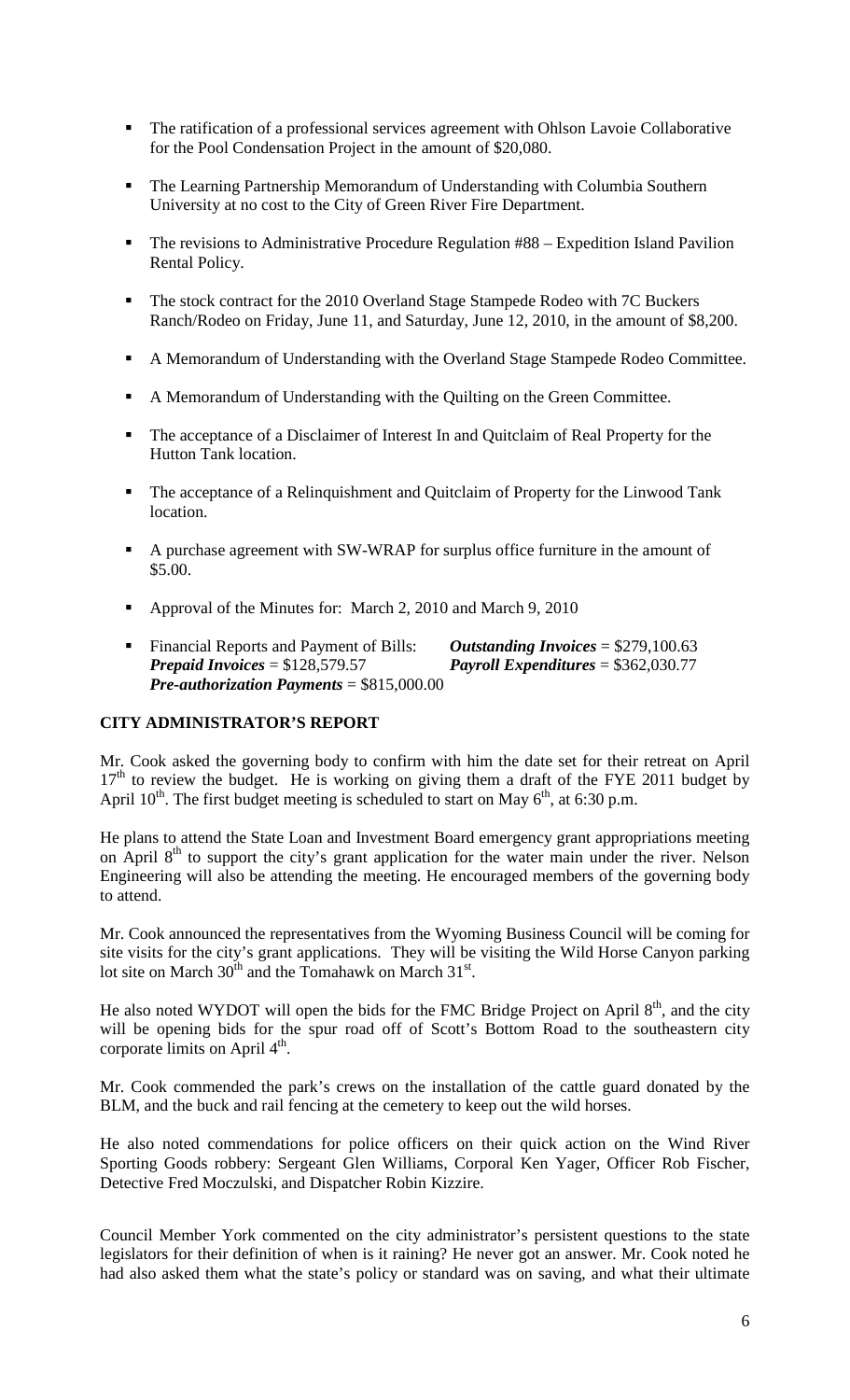goal and objective was in keeping the money. He doesn't believe the appropriations committee fully understands local governments and their operations, which is providing services for over 70% of Wyoming's citizens.

Council Member McCullough asked when the dumpsters will be put out for people to drop off their tree limbs and grass clippings. Mr. Cook thought it would be early May.

## **CITY ATTORNEY'S REPORT**

Mr. Bussart had nothing to report.

#### **MAYOR AND COUNCIL REPORTS**

Council Member Rust commended the Green River High School athletes, drama and speech students on their outstanding performances at state events. He also emphasized the importance of people completing their census forms.

Council Member York expressed his concern for young people walking down on the river ice because it is melting so quickly. He also stated he still sees a lot of folks talking on their cell phones. He reminded them of the new ordinance that bans cell phone use while driving.

Council Member Maes noted the Quilting on the Green and the Overland Stage Stampede Rodeo are coming up soon. She noted the rodeo will be held a weekend later than it has been in the past.

Council Member Boan noted Faith and Al Harris' Radio Network has been nominated for an award that is equivalent to the Oscars, in the radio world, for their community service. He wished them luck.

He also commended the city police officers for their quick and professional handling of incidents in the city, noting they do more than hand out tickets.

Council Member McCullough commended the Green River High School state champions, and noted the mayor will be inducted into the Green River Hall of Fame.

Council Member Morck stated Green River has the best police force. He encouraged citizens to participate in the six week police academy so they have a more in depth understanding of what police officers do.

Mayor Castillon thanked the Washington School students for their participation in the evenings meeting, and congratulated the Washington School staff for putting on a successful Cat and the Hat reading event.

He announced the city's new website has been completed. He finds it to be very customer friendly.

He thanked the volunteers who came forward to serve on the various boards and commissions, and the BLM for the cattle guard for the cemetery.

The Mayor noted there would be a water coalition meeting and a public hearing on Monday, March 22<sup>nd</sup> on the Million Water Diversion Project. He invited participation in the Liberty Day activities on March  $27<sup>th</sup>$ , and the Census Awareness March Madness on March  $25<sup>th</sup>$ .

Mayor Castillon stated he attended the Rotary Club meeting in Rock Springs and gave a presentation on the need for the alternate route to Rock Springs.

# **ADJOURNMENT**

Council Member Rust moved to adjourn at 8:17 p.m. Council Member Boan seconded. Motion carried. (7-0)